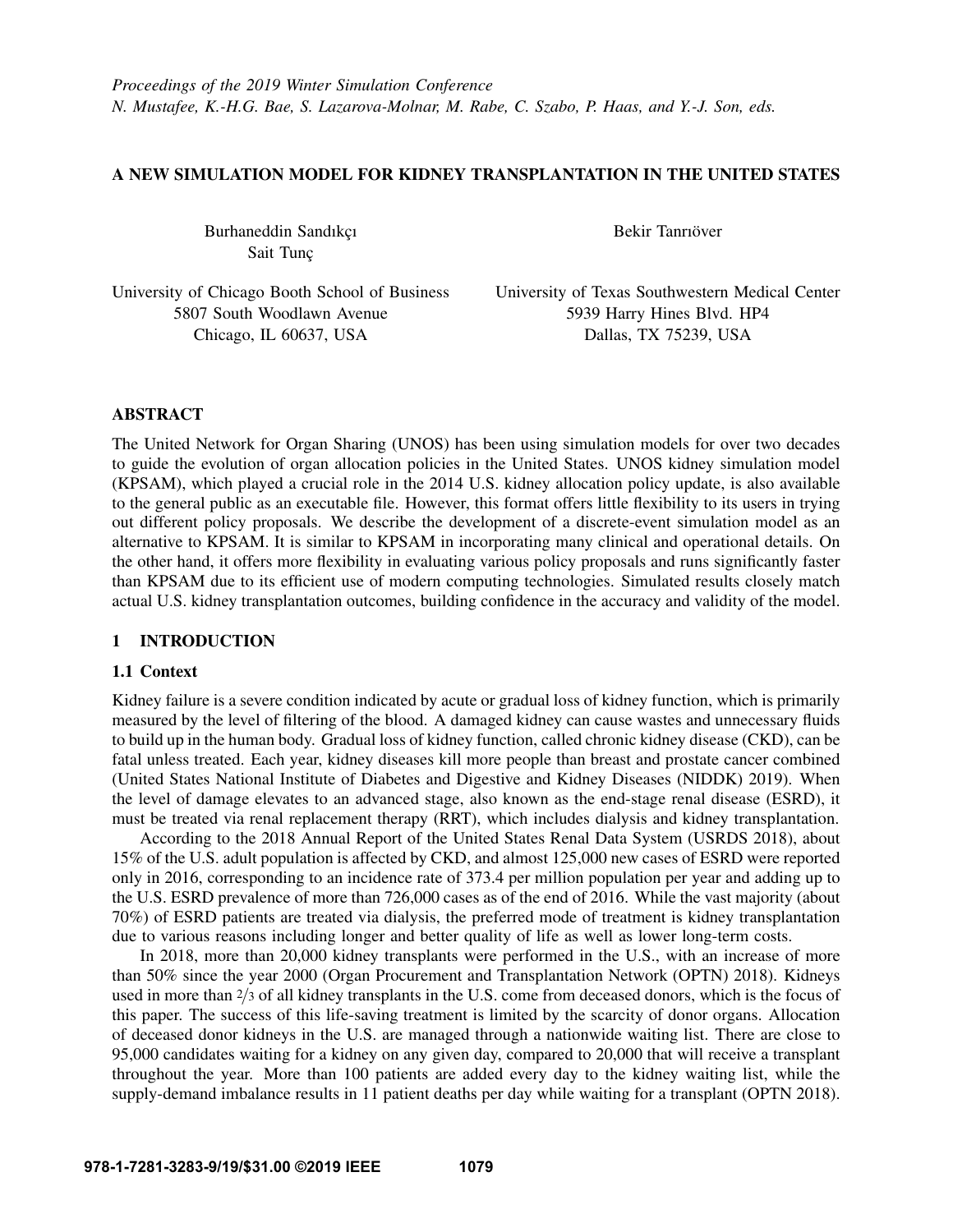## <span id="page-1-0"></span>1.2 The Challenge

The allocation of such a scarce resource is complicated by the uncertainties involved (e.g., regarding the health progression of patients, availability of donor organs, and degree of success post-transplantation), the diversity of stakeholders involved (e.g., patients and their families, physicians, surgeons, transplant centers, organ procurement organizations, insurance companies, and transplant policy makers), as well as the multi-dimensional nature of the outcome performance measures. On a very high level, any allocation policy faces the tradeoffs involved in efficient, effective, and equitable distribution of available donor organs.

It is widely accepted that there will never be a 'perfect' allocation policy as long as the demand for transplantation far exceeds the supply [\(Baldwin et al. 2000;](#page-10-0) [Taranto et al. 2000\)](#page-11-3). What optimizes one performance metric from the perspective of a particular stakeholder may be severely suboptimal for another performance metric or even for the same performance metric from the perspective of another stakeholder. Making policy changes to a complex system of this type under such competing and conflicting objectives can result in unexpected and sometimes unintended consequences [\(Harper et al. 2000\)](#page-10-1). Furthermore, learning the repercussions associated with a policy change can no longer be left to trial-and-error. Therefore, it is critical to gain a good understanding of the impact of a policy change prior to its implementation.

### <span id="page-1-1"></span>1.3 Prior Work

To help guide allocation policy changes under the complexities highlighted in Section [1.2,](#page-1-0) it is required to have an approach that is versatile, accurate, fast, and cost-conscious. It is due to the remarkable success on these aspects that simulation modeling has received acceptance among the transplant policy makers. In the U.S., the first full-blown computer simulation model was developed in 1995 for liver allocation by Pritsker Corporation, under the leadership of the late simulation pioneer Alan Pritsker, in collaboration with UNOS, which administers the U.S. organ transplantation systems. This model was named the UNOS Liver Allocation Model (ULAM) and was described in some detail in [Pritsker et al. \(1995\).](#page-11-4) The remarkable success of this collaborative effort is best summarized by UNOS representatives in [Harper et al. \(2000\):](#page-10-1)

"Liver transplantation has made headline news throughout 1995-2000, with emphasis on patient waiting times and pre-transplant deaths. ULAM has been ever present in the debate, its data used by the transplant community, Department of Health and Human Services, Congress, and the media [. . .] During each of these proceedings, simulation was viewed as a viable, even necessary tool to evaluate the complex issues surrounding liver allocation. ULAM proved to be flexible, responsive, and able to provide vast amounts of data to its endusers. It is clear that the shape of the debate changed with the quantitative results produced by ULAM. We feel that ULAM helped to select policies that have saved patient lives and produced more quality life-years for them. UNOS continues to rely upon simulation as a tool [. . .] It appears that simulation is here to stay in the field of organ transplantation."

Simulation, in fact, did stay in the field of organ transplantation. The success of ULAM has energized the kidney transplant community and UNOS leadership to invest into developing UNOS Kidney Allocation Model (UKAM) [\(Taranto et al. 2000\)](#page-11-3). ULAM and UKAM later evolved into what is known today as Scientific Registry of Transplant Recipients (SRTR) Liver and Kidney-Pancreas Simulated Allocation Models (LSAM and KPSAM, respectively), and complemented with a separate Thoracic Simulated Allocation Model (TSAM) [\(SRTR 2019\)](#page-11-5). The original paper by [Pritsker et al. \(1995\)](#page-11-4) was later recognized as "one of the landmark applications in the history of the Winter Simulation Conference for its very significant value and the publicity the work received in the popular press and within U.S. government policy-making and legislative organizations" by the fortieth anniversary special panel [\(Goldsman et al. 2007\)](#page-10-2).

Several other researchers have described additional simulation modeling efforts for organ transplantation systems. [Zenios et al. \(1999\)](#page-11-6) discuss a Monte Carlo simulation model of the U.S. kidney transplantation system. [Davis et al. \(2013\)](#page-10-3) describe donation service area (DSA) level simulation model of the U.S. kidney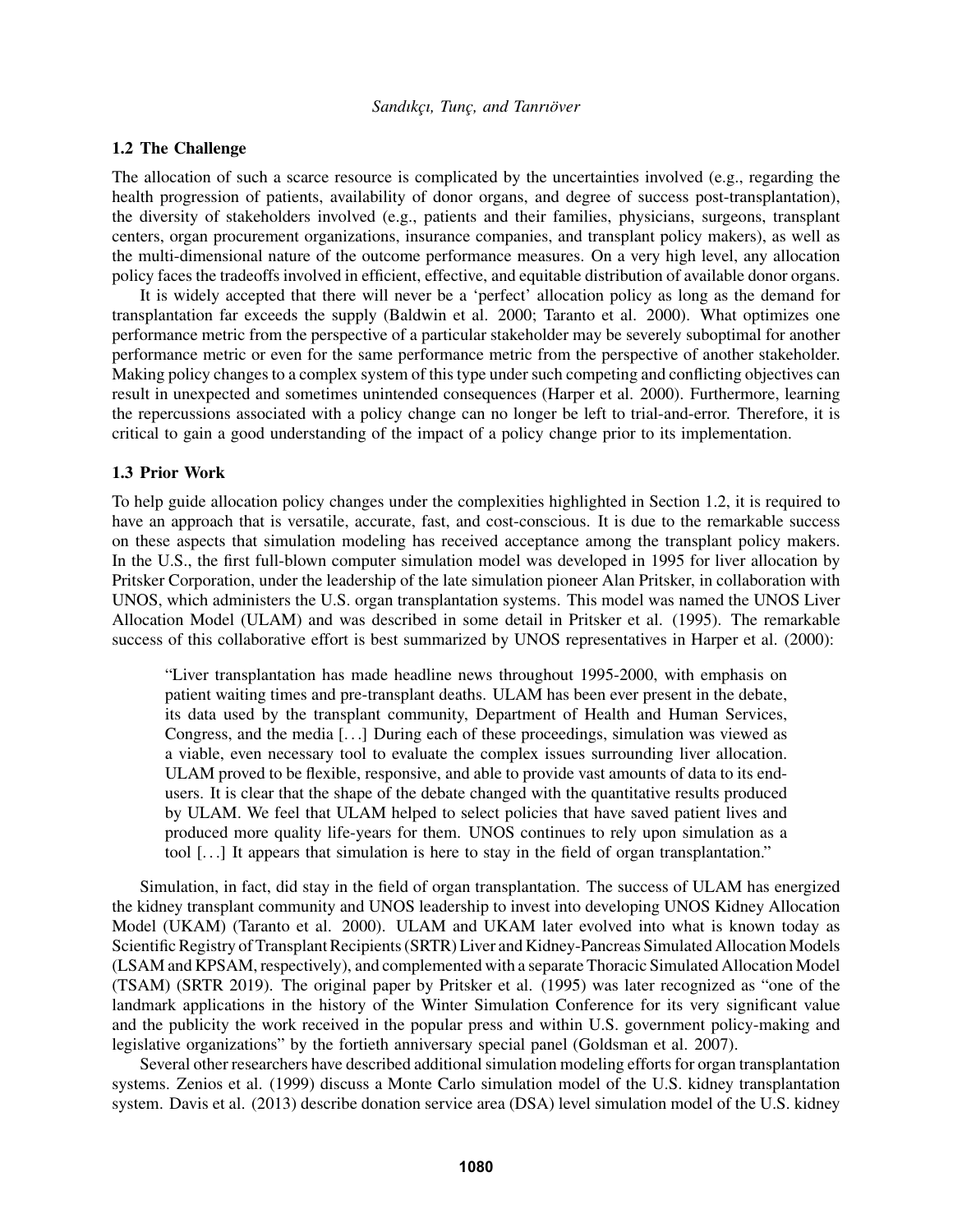allocation system. They primarily focus on studying the input data characteristics for their simulation model, which implements a simplified version of the actual allocation policy through probabilistically identifying the DSA in which a recovered kidney would be used, allocating the kidney exclusively within the identified DSA, not allowing patients/physicians to reject kidney offers, and assuming away the complicated waiting list dynamics. [Davis et al. \(2014\)](#page-10-4) expand [Davis et al. \(2013\)](#page-10-3) by incorporating further details of patient demographics and organ quality. However, they incorporate these details in very coarsely aggregated groups. They present improved organ acceptance module that incorporates kidney quality as measured by the kidney donor risk index (KDRI), albeit allowing five coarsely defined KDRI ranges. [Harvey and](#page-10-5) [Thompson \(2016\)](#page-10-5) describe an agent-based discrete-event model to study the practice of 'multiple listing' in the U.S. kidney transplantation system. They also offer a simplified representation of the waiting list dynamics (e.g., each regional waiting list is implemented as a first-in-first-out queue) and kidney offer acceptance/rejection is not considered. [Shechter et al. \(2005\)](#page-11-7) describe a discrete-event simulation model for the U.S. adult liver allocation system. The main distinction of their model from ULAM/LSAM is that it only runs on generated arrival streams and offers an alternative modeling of natural history progression of patients' health based on cubic spline modeling while falling short on modeling certain other aspects (e.g., offer acceptance). [Iyer et al. \(2011\)](#page-10-6) offers an updated version of this model, which adds pediatric patients and donors into consideration. [Baldwin et al. \(2000\)](#page-10-0) and [Ratcliffe et al. \(2001\)](#page-11-8) use simulation modeling to evaluate the cost-effectiveness of alternative patient prioritization criteria for liver transplant candidates in a single transplant center in the United Kingdom. Focusing on pediatric heart transplant candidates, [Crowe et al. \(2015\)](#page-10-7) simulate a birth-death process model with additional details such as weight and blood type compatibility considerations to study the impact of the 'bridging to transplant' practice in the UK.

## 1.4 Our Purpose and Contribution

As noted in Section [1.3,](#page-1-1) the U.S. transplant policy makers use a computer simulation model called KPSAM to evaluate alternative allocation strategies in kidney transplantation. KPSAM is also made available to the public but only as an executable file, offering very little flexibility to its users in evaluating different policies. Primarily to overcome this limitation, we have developed a clinically detailed simulation model for the entire U.S. kidney transplant system as an alternative to KPSAM. The code development for the main backbone of the allocation system has been completed and the resulting model is validated through closely matching the actual U.S. kidney outcomes. Upon completing the code development for auxiliary routines such as a graphical user interface and a visual animation, we hope to offer our simulation model to the general public for broader experimentation by independent researchers.

We share the basic philosophy of ULAM, UKAM, and KPSAM [\(Pritsker et al. 1995;](#page-11-4) [Harper et al.](#page-10-1) [2000;](#page-10-1) [Taranto et al. 2000;](#page-11-3) [SRTR 2019\)](#page-11-5) in that this simulation model is introduced to allow experimenting with various kidney allocation policy proposals, comparing alternatives to one another, estimating the effect of a policy change prior to its implementation, and, therefore, to empower transplant policy makers and researchers for kidney allocation discussions in the U.S. Similar to its predecessors, our simulation model is developed to assess the system at the national level as opposed to any particular local level (e.g., a transplant center or a DSA). The model is calibrated and validated against the national data, but its results may not be as accurate at the local level although trends observed might be useful. This setup is primarily due to several key components (particularly, survival estimation modules), which are based on national data and does not stratify by local attributes (due to lack of sufficient data at that level of granularity).

Some of the features of our simulation model include its speed that takes advantage of parallel execution of simulation replications, modularity that allows relatively easier updating with changes in the system, its portability to help minimize issues with running in different computing environments. Similar to KPSAM, key events in the simulation, such as arrivals of organs and patients, as well as status updates for candidates (including, among many other things, active/inactive status and removal from the waiting list due to death or other reasons), are linked to an actual transplant database obtained from OPTN/SRTR. This key database includes all transplant candidates that were listed in the U.S. transplant waiting lists between 1987 and 2018,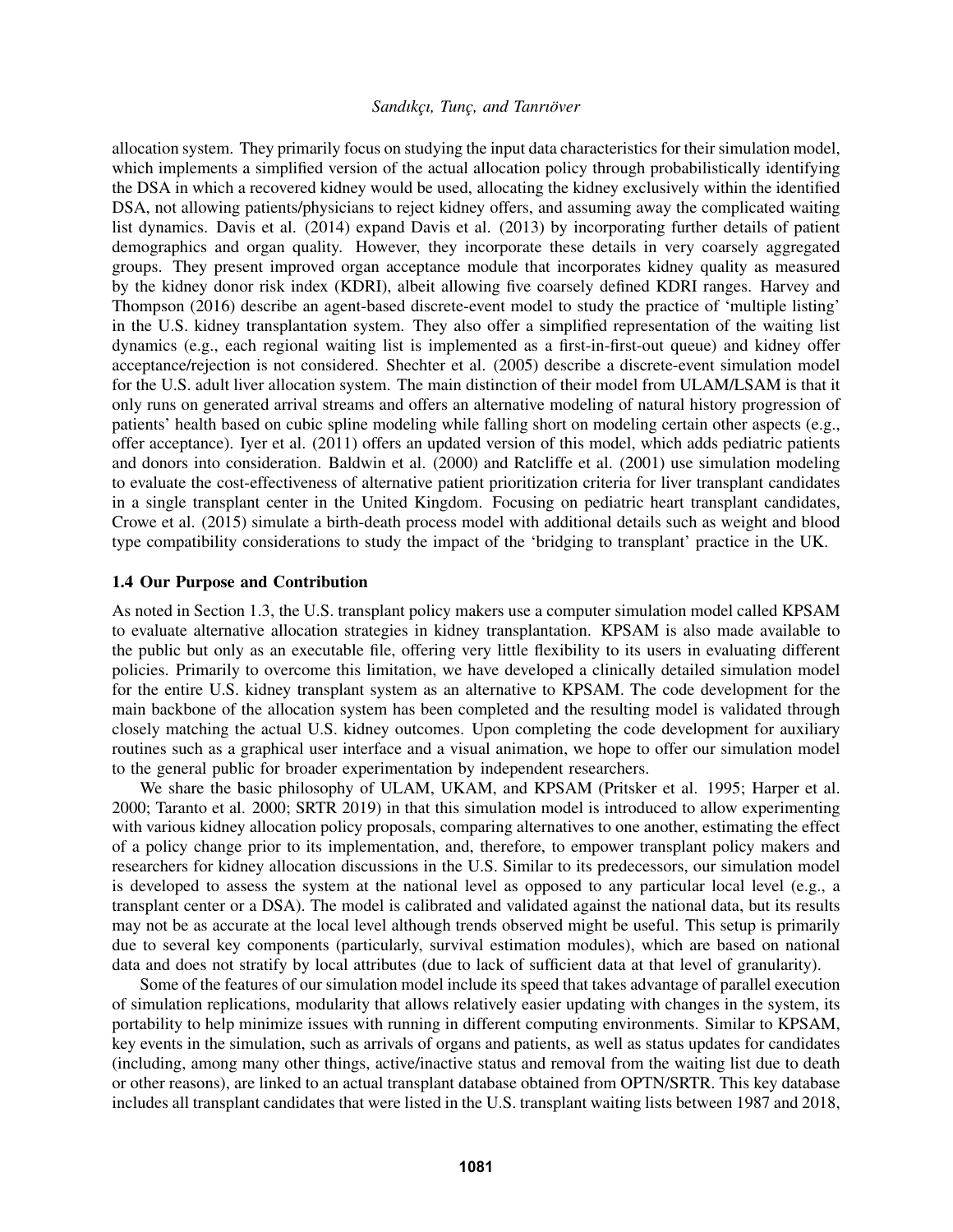history of updates for all wait-listed candidates, follow-up records for transplant recipients, as well as all deceased donor organs that were procured during the same time frame. Our implementation corresponds to the most recent UNOS deceased-donor kidney allocation policy [\(OPTN 2019\)](#page-11-9) and utilizes the same survival and offer acceptance models used in KPSAM. Throughout simulation progress, detailed data records are logged for each patient entering the simulation, which virtually allow analyzing and obtaining any statistical summary of practical interest.

# 2 THE U.S. ORGAN TRANSPLANTATION SYSTEM

# <span id="page-3-0"></span>2.1 Main Concepts and the Environment

A national system is employed in the U.S. for organ transplantation. This system, composed of patients, donors, and their families, transplant hospitals, physicians and surgeons, histocompatibility laboratories, organ procurement organizations (OPOs), insurance companies, law makers, and transplant policy makers, and the general public, and its data collection efforts are collectively known as the Organ Procurement and Transplantation Network (OPTN). The United Network for Organ Sharing (UNOS) is a not-for-profit administrator of this system, which operates under the regulations set forth in the Final Rule by the federal government. [Final Rule \(1998\)](#page-10-8) sets the basic principles of organ allocation and establishes that policies

- a. shall seek equitable allocation of deceased-donor organs among potential recipients,
- b. shall be based on sound medical judgement,
- c. shall seek to achieve the best use of donated organs,
- d. shall preserve the ability to decline an offer of an organ,
- e. shall be specific for each organ type,
- f. shall be designed to avoid wasting organs, to promote patient access to transplantation, and to promote the efficient management of organ placement, and
- g. shall be reviewed periodically and revised as appropriate.

UNOS strives to balance all aspects of this challenging mandate and sets organ-specific allocation policies through a Board of Directors receiving input from specialized committees and the general public, reviews each policy periodically and revises as needed, maintains organ-specific lists of all patients waiting for an organ transplantation in the U.S., and uses a computerized matching system to match available donors to awaiting patients in accordance with the policy in effect.

We now provide an overview of the UNOS organ allocation policies, which are described in detail in [OPTN \(2019\).](#page-11-9) Each policy uses sophisticated algorithms, customized for the type of organ allocated, to determine the offer sequence among wait-listed candidates. A common theme in all policies, however, is to classify candidates into a number of priority groups and rank patients within and around these priority groups. The definition of priority groups depends on the type of organ allocated and its count varies between 12 and 69. Candidate and donor geographies play a significant role in this prioritization. Accordingly, the U.S. is divided into 11 mutually exclusive all encompassing geographic regions, which are subdivided into a total of 58 local donation service areas (DSAs). Each DSA is overseen by an organ procurement organization (OPO) and contains at least one transplant hospital and histocompatibility laboratory. All policies other than heart and lung allocation involve local/regional/national classification of candidates. Accordingly, for each organ recovered by an OPO, candidates are labeled as 'local' if their DSA at registration is the same as the OPO's DSA. Outside of 'local,' candidates are labeled as 'regional' if their region at registration is the same as the OPO's region, and they are otherwise labeled as 'national.' The interaction of this geographical classification with other factors determines priority groups. Although not true strictly, all allocation policies offer higher priority to local candidates, followed by regional and then by national candidates. In the case of heart and lung allocation, local/regional/national classification is replaced by Zones A, B, . . . , F, in which zones are defined as concentric circles of increasing radius around the donor hospital.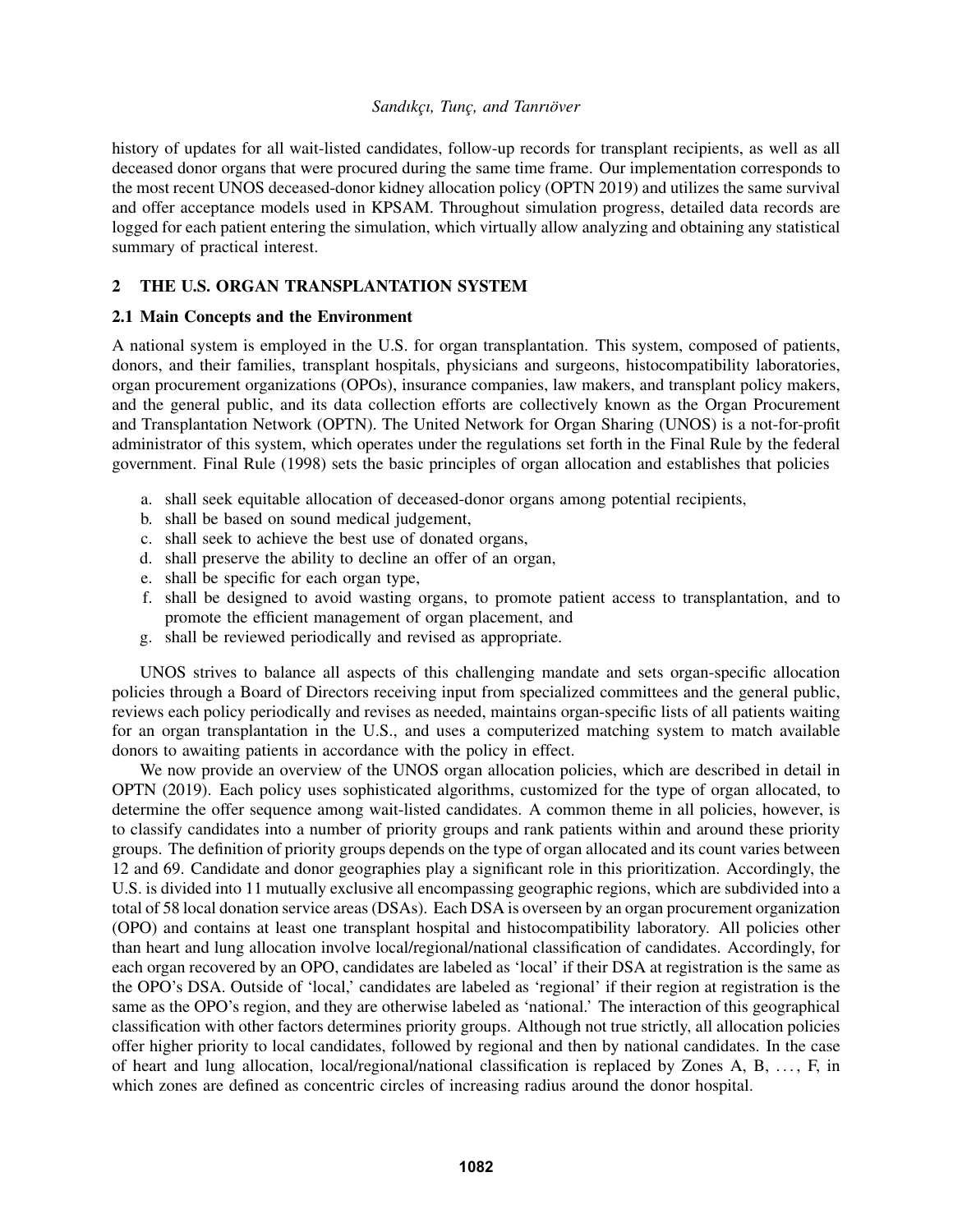### <span id="page-4-0"></span>2.2 The Kidney Allocation System

UNOS deceased-donor kidney allocation system (KAS) uses several candidate and donor attributes, in addition to the geographical classification described in Section [2.1,](#page-3-0) when defining priority groupings. Within each priority group, candidates are sorted in decreasing kidney allocation points, which is calculated based on candidate's waiting time, calculated Panel Reactive Antibody (cPRA) score, prior living donor status, pediatric status, and tissue mismatch with the donor. cPRA scores range from 0% (easy to match) to 100% (hard to match) and measure candidates' sensitization level (i.e., the degree of antibody incompatibility within a national donor pool). Ties in kidney points are broken by candidates' date and time of registration (oldest to most recent).

One of the factors that affect priority grouping is the quality of the donated kidney. Kidneys from deceased donors are classified according to the Kidney Donor Profile Index (KDPI) into 4 categories: those with a KDPI score of  $[0\%, 20\%]$ ,  $(20\%, 35\%)$ ,  $[35\%, 85\%]$ , and  $(85\%, 100\%)$ . KDPI combines ten donor characteristics (namely, age, height, weight, ethnicity, cause of death, non-heart-beating status, terminal serum creatinine level, hepatitis C status, and histories of hypertension and diabetes) into a single number that summarizes the likelihood of graft failure after deceased donor kidney transplant relative to a reference population determined by the Kidney Transplantation Committee. Lower (higher) KDPI scores are associated with longer (shorter, respectively) estimated graft function.

There are 69, 50, 47, and 32 priority groups for kidneys with a KDPI score of  $[0\%, 20\%]$ ,  $(20\%, 35\%)$ , [35%, 85%], and (85%, 100%], respectively. The priority group of a candidate within each KDPI category is determined by the interaction of several factors: donor and candidate geographies, candidate's blood type, tissue type, Estimated Post Transplant Survival (EPTS) and cPRA scores. EPTS scores range from  $0\%$  (best) to  $100\%$  (worst) and are based on four candidate attributes: time on dialysis, diabetes status, prior organ recipient status, and age. Candidates with EPTS scores of [0%,20%] receive offers for kidneys from donors with KDPI scores of [0%,20%] before other candidates at the local, regional, and national levels of distribution. The EPTS score is not used in allocation of kidneys with KDPI scores > 20%.

There are also exceptions (e.g., due to medical urgency or for double kidney allocation) in KAS that was not included in this overview. It is clear from this overview that deceased-donor kidneys in the U.S. are allocated using a highly sophisticated algorithm. We feel that analysis of such a complex system by any methodology other than simulation is bound to leave out many of its essential features.

### 3 OVERVIEW OF THE SIMULATION MODEL

Our objective in developing a new simulation model for the U.S. kidney transplant system is to assess and compare the impact of alternative allocation policies, which was not feasible via the KPSAM executable made available to the public. In doing so, we have independently replicated most (if not all) of the concepts framed in KPSAM [\(SRTR 2015\)](#page-11-10) and its predecessors UKAM/ULAM.

One major issue we have faced with using KPSAM was its speed. To illustrate part of the computational burden, recall the KAS reviewed in Section [2.2.](#page-4-0) In accordance with the rules set forth by the allocation policy, KAS requires re-creating the prioritized waiting list for every donor organ arrival. Each year, approximately 15,000 kidneys arrive to the system and the size of the waiting list at the time of each organ arrival exceeds 100,000 candidate registrations. Going through just this step of re-ranking the candidates for each arriving kidney illustrates the need for efficient data structures and handling of the overall process to overcome the computational burden. For speed purposes, we chose to implement our simulation using the C/C++ programming language as it has been proven for its speed and efficiency. While our implementation offers a serial execution mode for users that do not have access to multiple CPUs, it also allows a parallel execution mode for users that have access to multiple CPUs (e.g., a modern computing grid that typically offers hundreds of CPUs). For parallel execution of simulation replications, we have used the freely available openmpi libraries. The execution times reported in Table [1](#page-5-0) clearly display the significant speed advantage of our implementation over KPSAM.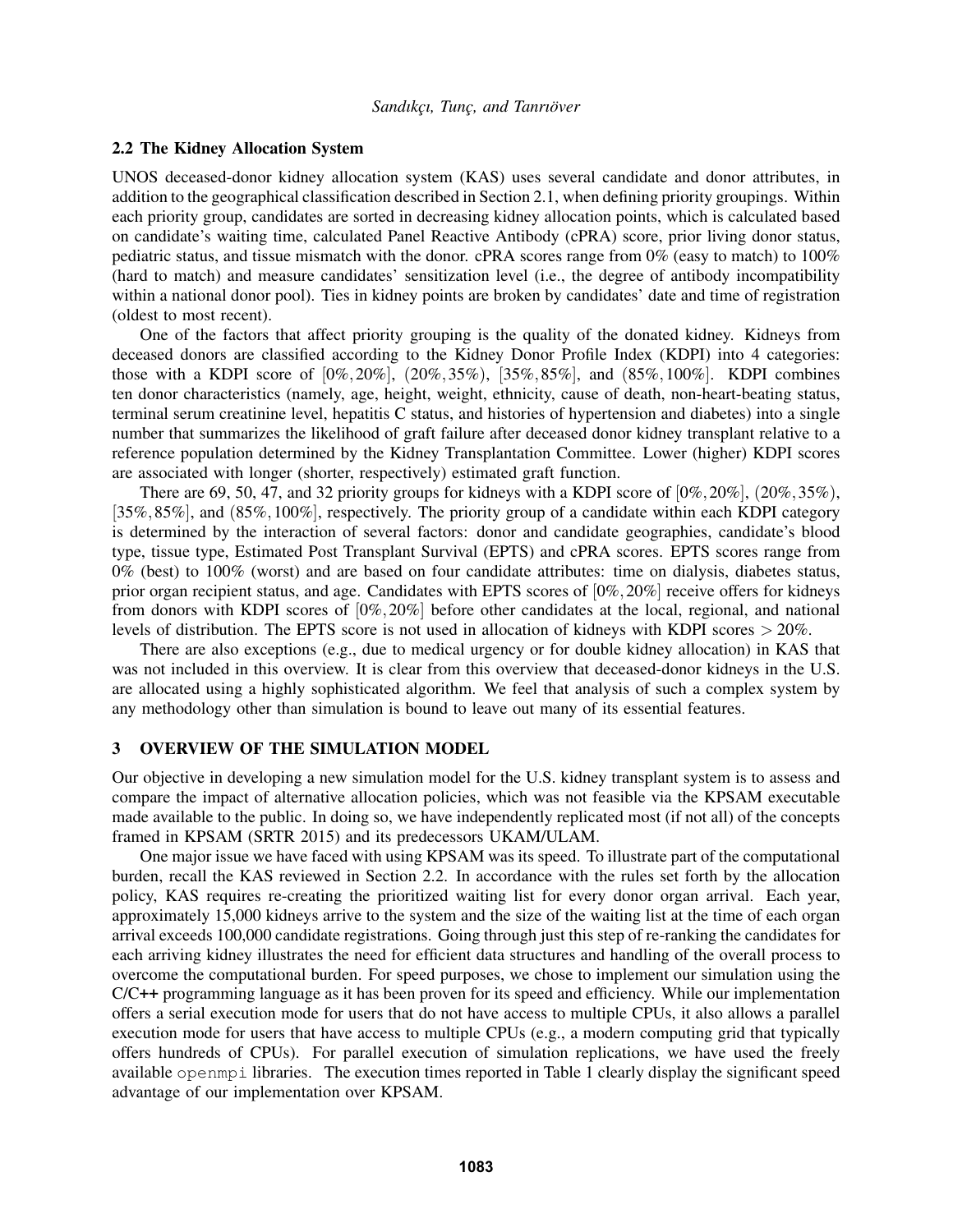| Simulation period | Number of replications | <b>KPSAM</b><br>(hh:mm:ss) | Our Model<br>(hh:mm:ss) | Speedup        |
|-------------------|------------------------|----------------------------|-------------------------|----------------|
| 6 months          | 1 replication          | 01:03:57                   | 00:05:48                | $11.03\times$  |
|                   | 10 replications        | 10:29:35                   | 00:08:31                | $73.92\times$  |
|                   | 100 replications       | 104:19:06                  | 00:14:08                | $442.86\times$ |
| 1 year            | 1 replication          | 02:04:40                   | 00:10:53                | $11.45\times$  |
|                   | 10 replications        | 20:42:58                   | 00:14:30                | $85.72\times$  |
|                   | 100 replications       |                            | 00:24:22                |                |
| 3 years           | 1 replication          | ***                        | 00:30:26                |                |
|                   | 10 replications        | ***                        | 00:34:17                |                |
|                   | 100 replications       | ***                        | 00:59:55                |                |

<span id="page-5-0"></span>Table 1: Comparison of execution time between KPSAM and our simulation model.

KPSAM only simulates up to 1 year.

Similar to KPSAM, we extensively utilize historical data from OPTN. As the contractor of OPTN, UNOS maintains databases that include information on every patient listed for an organ transplant as well as information on every deceased-donor seen by the system, which enables tracking each patient from listing to their removal from the waiting list. We have obtained a copy of this key database, which contains demographic and clinical information on all transplant candidates that were listed in the U.S. between 1987 and 2018, and collectively amounts to more than 30 million records and close to 1,000 variables.

We process this database using an **R** script to obtain a clean copy ready for our simulation. We will present results from running our simulation for three-year period starting in 2015 through the end of 2017. For this purpose, we filtered out records from the database that are not relevant for our simulation period. Furthermore, our current implementation exclusively models the allocation policy for single kidney only transplants, as double kidney allocation and the allocation to candidates co-listed for other organ(s) may not follow the standard allocation reviewed in Section [2.2.](#page-4-0) Accordingly, all non-kidney transplant candidate records, kidney transplant candidates simultaneously listed for other organs (e.g., kidney-pancreas, kidneyliver), and donor records that were used in double kidney transplantation were excluded. This resulted in 210,514 candidate arrival records, 584,322 patient status update records, and 25,058 donor arrival records that corresponds to 43,647 kidney arrivals. The discrepancy between the kidney and donor arrival counts is caused by unavailability or futility of some donor kidneys.

Figure [1](#page-6-0) illustrates an overview of the key components in our simulation model.

Patient arrivals to the waiting list. Candidates arrive to the simulated waiting list in one of three ways. (*i*) Our simulation model starts with an *initial waiting list* at a specific point in time (e.g., as of the end of December 31, 2014). This initial waiting list is populated from the OPTN database and, for each record, contains a unique registration identifier and a unique patient identifier (to allow the practice of multiple listing in different transplant centers), information about the candidate such as age, gender, ethnicity, blood type, height, weight, listing center/OPO/region, HLA antigens, dialysis start date, diagnosis type, diabetes status, whether or not the individual is a primary or repeat transplant candidate, previous living donor status, cPRA score, removal reason (if removed), and so on, adding up to a total of 45 different attributes of the candidate. These data elements are used in employing the allocation policy to identify the compatible wait-listed candidates and to subsequently prioritize the list of compatible candidates for an incoming kidney and determining the outcomes for transplant recipients post-transplantation. (*ii*) Candidates can also join the waiting list after the start of the simulation according to a *patient arrivals* input file, which is again populated from the OPTN database and contains same data elements as in the initial waiting list file. (*iii*) Transplant recipients during the simulation period may experience graft failure, as determined by the post-transplantation survival module, and return back to the waiting list, forming the arrival stream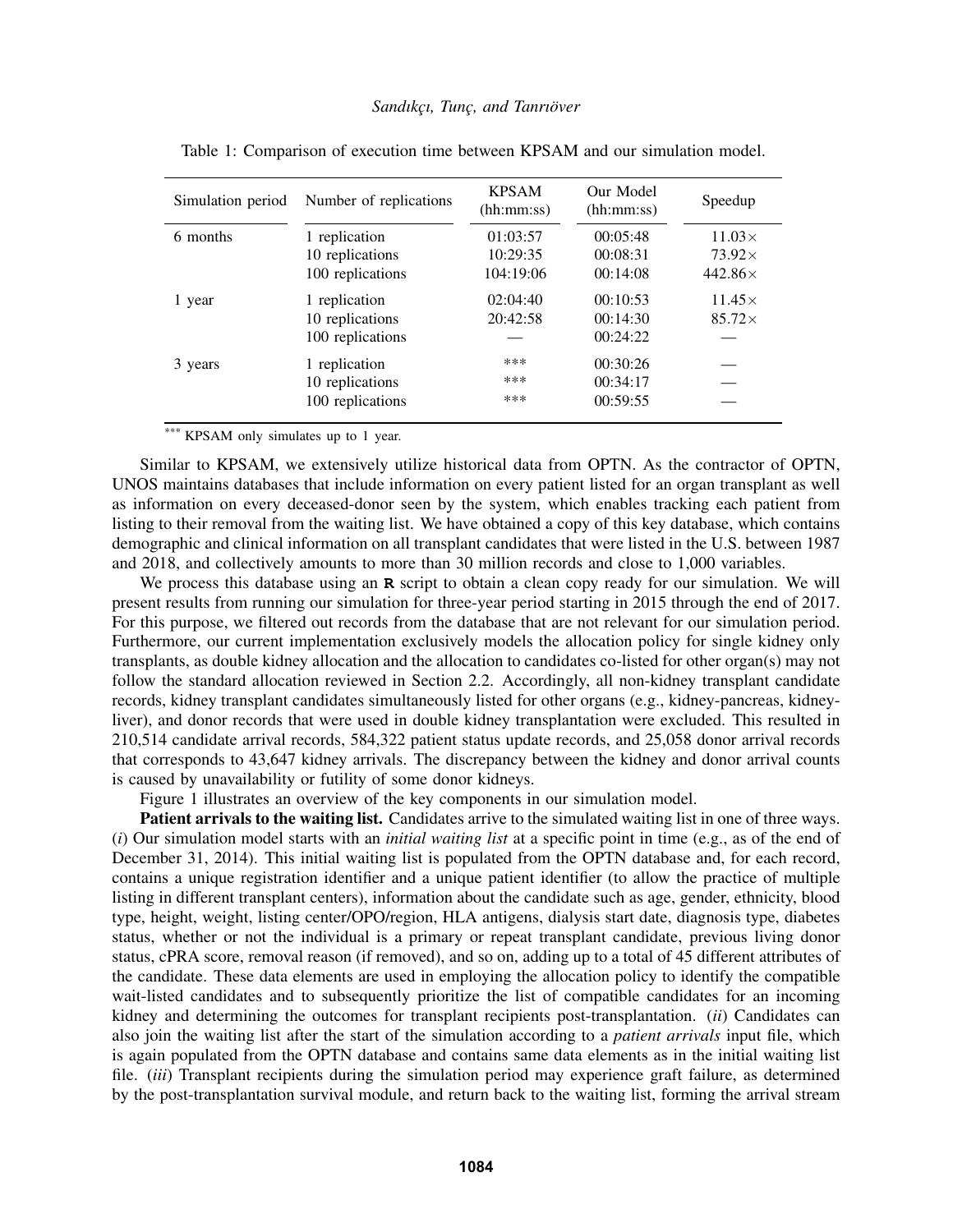



<span id="page-6-0"></span>Figure 1: An overview of the simulation model.

of *relisted candidates*. It should be noted that this stream does not contain candidates who might have received a transplant prior to the start of the simulation period and are seeking a re-transplant opportunity after the start of the simulation. Such candidates would appear in one of the first two arrival streams.

Patients' status updates while waiting. Several events could take place while patients are on the waiting list. For example, patients may be removed from the waiting list, which happens due to (*i*) receiving a transplant within the simulation, or (*ii*) dying while waiting, or (*iii*) any other reason (e.g., receiving a living-donor transplant, becoming too sick for transplantation, no longer needing a transplant due to improvements in health, transplanting in another country). When a patient is transplanted within the simulation, he/she is removed from the waiting list and placed in the *transplanted list*, his/her history of updates from the status update file are deleted, and the post-transplant survival module takes over to determine the recipient's future trajectory.

Data regarding removals due to death or other reasons are provided in a *status update* input file, which is populated from the OPTN database. This input file also contains information regarding a candidate's switches between active and inactive status as well as his/her cPRA score changes.

We simulate the residual lives of candidates who received a kidney transplant in real life, had they not received this transplant, in the following manner.We first employ a Cox proportional hazard model and identify a reference pool of patients composed of individual in the database who have lived at least as long as the observed time until transplantation of the patient under consideration and are removed by reasons other than a deceased-donor kidney transplant. The results of this Cox model along with other patient attributes (i.e., diabetes status, listing age, listing waiting list status) are then compared for the patient under consideration to reference population to identify the closest matching patient in the reference pool to the patient under consideration. If such a matching is patient is found, we substitute his/her removal reason along with the removal time for the patient under consideration; otherwise, we relax our matching criteria and repeat this process until we find a matching patient from the reference pool.

Donor arrivals. Donors arrive to the system according to a *donor arrivals* input file, which is populated from the OPTN database. Each record in this data file contains a unique encrypted donor identifier and information about the donor's age, gender, ethnicity, blood type, non-heart-beating status, cause of death, history of hypertension or diabetes, KDPI score, creatinine level, HLA antigens, time, date, and center of recovery, number of kidneys, and so on, adding up to a total 33 attributes of the donor. This data is used in employing the allocation policy and predicting the post-transplant outcomes for transplant recipients.

Organ offers. Each available organ from an arriving donor are offered to the wait-listed candidates in the priority sequence determined by the allocation policy. The characteristics of the donor/organ, the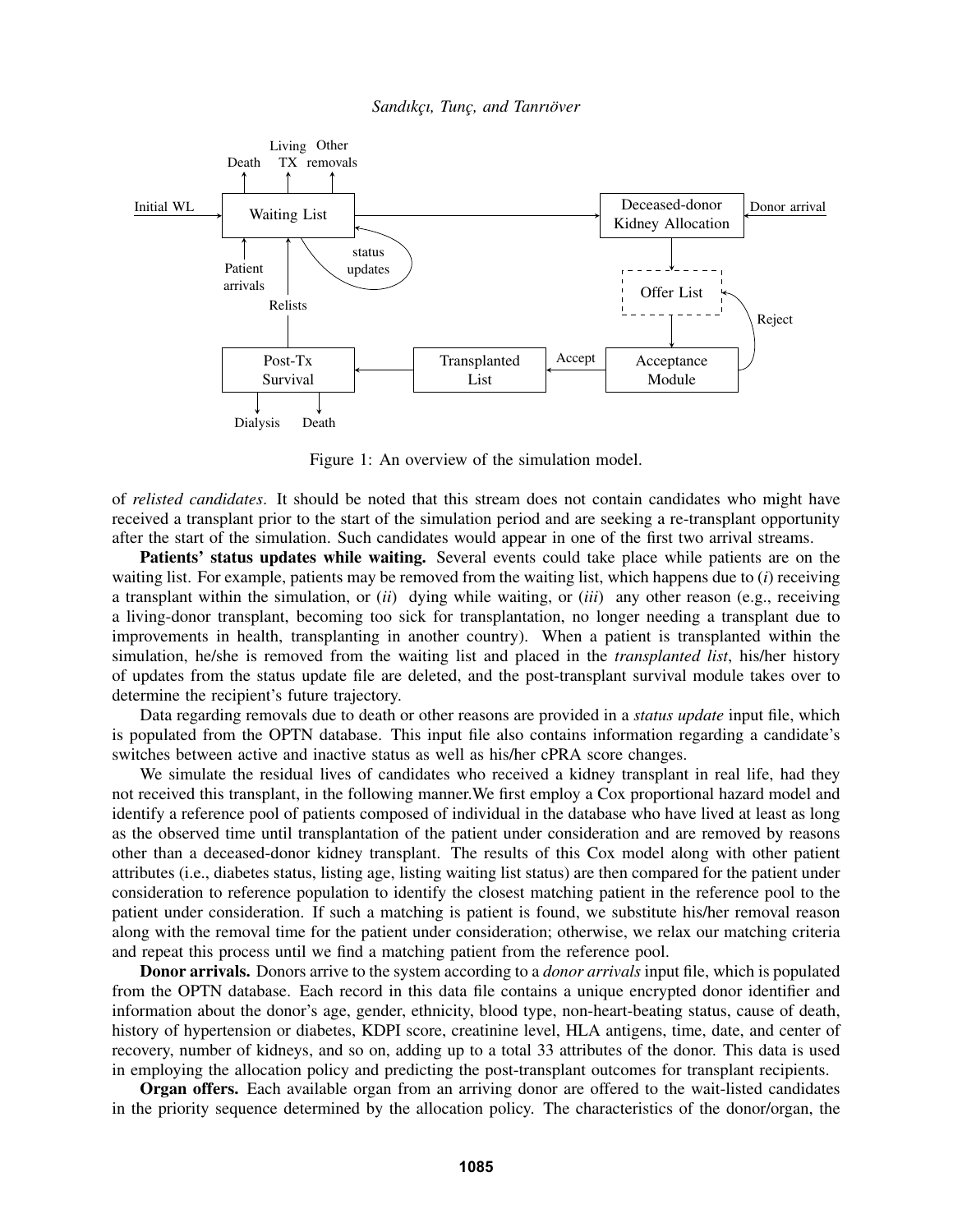composition of the waiting list, and the allocation policy in effect determines this sequence. For this purpose, a temporary sorted 'offer list' is created for each arriving organ from the entire waiting list after filtering out incompatible candidates. Candidates are then offered the organ in the sequence dictated by the offer list. Candidates (and/or their agents acting on their behalf) accept or reject an offered kidney. Patient's likelihood of accepting an offer is determined through SRTR's kidney offer acceptance model, which is estimated from match run data for kidneys recovered between July 1, 2017 and June 30, 2018 [\(Wey et al.](#page-11-11) [2017;](#page-11-11) [SRTR 2018\)](#page-11-12). This acceptance model is based on a fairly detailed logistic regression equation that considers, among others, patient's blood type, cPRA score, diabetes status, and rank on the prioritized offer list, donor's cause of death, creatinine level and non-heart-beating status, and the interaction between the ages of the patient and the donor, their geographies, their HLA antigen (mis)match level. The result of this acceptance probability is then compared to a Uniform $(0,1)$  number sampled at random to finalize the binary accept/reject decision. If a patient rejects the offer, the kidney is extended to the next patient in the offer list. This process repeats itself until the kidney is accepted by someone or offer count reaches a finite number (provided by user input), after which the kidney is considered discarded. This finite number of offers is used to model the phenomenon known as cold-ischemic time, which indicates the deterioration of organ quality during this offer process.

Post-transplant outcomes. We use KPSAM's parametric models to determine the post-transplant events, and to estimate the corresponding time until each event [\(SRTR 2015\)](#page-11-10). At the core of all of these event times is an estimate of the time until graft failure, which is obtained through a Cox proportional hazard model. Given an estimate of the time until graft failure, a randomized model is used to determine the post-transplantation outcome for the recipient in questions. Accordingly, upon accepting a kidney offer, the recipient can experience one of the following outcomes: (*i*) *survival*: graft fails after the end of the simulation period (i.e., recipient survives throughout the rest of the simulation period with his/her graft), or (*ii*) *death*: graft fails *and* the recipient dies before the simulation ends, or (*iii*) *relisting*: graft fails, *but* the recipient is still alive; he/she resumes dialysis and returns back to the waiting list for another transplant opportunity, or (*iv*) *dialysis*: graft fails, *but* the recipient is still alive; he/she continues the rest of his/her life on dialysis *without* seeking another transplant opportunity.

Simulation outputs. The simulation model detailed records in output files of the 'lives' of each patient and donor that entered the simulation. These output files are analyzed using an **R** script to produce virtually any statistic of interest, some of which are listed in Table [2.](#page-8-0)

### 4 MODEL VERIFICATION AND VALIDATION RESULTS

We have used the detailed simulation output files to verify and validate the model on numerous performance metrics against actual transplantation outcomes observed from the OPTN database to ensure that the model is able to adequately represent the complex U.S. kidney allocation system. In doing so, we have also performed formal statistical tests to test differences between simulated and actual outcomes.

Tables [2](#page-8-0) to [4](#page-9-0) provide comparisons of several outcome metrics between actual OPTN data and simulated data, where simulation results are averaged across 100 independent replications of the model. They clearly illustrate that simulation outputs closely match real data.

## 5 CONCLUSION

In accordance with the official dictate [\(Final Rule 1998\)](#page-10-8), organ allocation policies are periodically reviewed and revised following the advancements in medicine, technology, science, and the opinions of the transplant community. These policies in general, and the kidney allocation policy in particular, employ sophisticated algorithms reflecting the complex nature of the issues surrounding organ transplantation. Simulation modeling has been repeatedly proven influential in guiding policy decisions in organ transplantation as demonstrated by the remarkable success of ULAM, which sparked the subsequent simulation efforts by UNOS (namely, UKAM, KPSAM, LSAM, and TSAM) and others.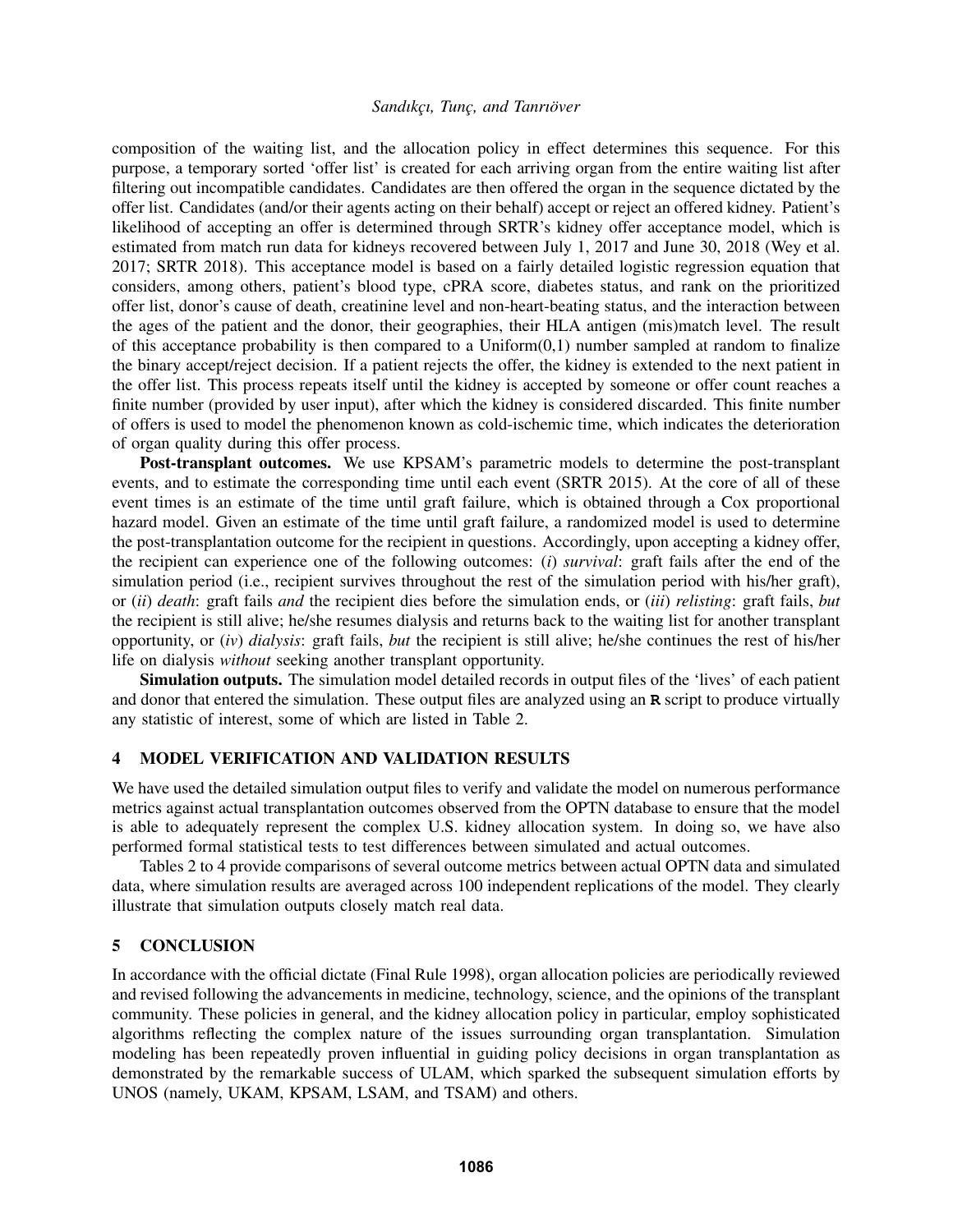| Outcome                                      | Year               | Actual | Simulation | Relative error | p-value |
|----------------------------------------------|--------------------|--------|------------|----------------|---------|
| Size of the waiting list (registrations) $*$ | 2015               | 104271 | 104239     | $-0.03\%$      | 0.909   |
|                                              | 2016               | 102600 | 102290     | $-0.30%$       |         |
|                                              | 2017               | 100637 | 100469     | $-0.17\%$      |         |
| Size of the waiting list (candidates) $*$    | 2015               | 96623  | 96680      | 0.06%          | 0.926   |
|                                              | 2016               | 94888  | 94705      | $-0.19%$       |         |
|                                              | 2017               | 92968  | 92900      | $-0.07\%$      |         |
| Number of living donor transplants           | 2015               | 5571   | 5654       | 1.48%          | 0.889   |
|                                              | 2016               | 5612   | 5717       | 1.87%          |         |
|                                              | 2017               | 5799   | 5792       | $-0.13\%$      |         |
|                                              | Total <sup>‡</sup> | 16982  | 17161      | 1.06%          |         |
| Number of other removals <sup>#</sup>        | 2015               | 10812  | 10790      | $-0.20%$       | 0.297   |
|                                              | 2016               | 10767  | 10616      | $-1.40\%$      |         |
|                                              | 2017               | 11014  | 10600      | $-3.76%$       |         |
|                                              | Total <sup>‡</sup> | 32593  | 32006      | $-1.80\%$      |         |
| 1-year patient survival                      | 2015               | 96.50  | 97.84      | $1.39\%$       | 0.999   |
|                                              | 2016               | 97.25  | 97.86      | 0.63%          |         |
|                                              | Overall            | 96.89  | 97.85      | $0.99\%$       |         |
| 1-year graft survival                        | 2015               | 93.69  | 94.91      | 1.30%          | 0.998   |
|                                              | 2016               | 94.67  | 94.99      | 0.34%          |         |
|                                              | Overall            | 94.20  | 94.96      | 0.81%          |         |

#### <span id="page-8-0"></span>Table 2: Validation results for the simulation model.

\* As of the end of the year.

 $\frac{1}{4}$  From January 1, 2015 to January 1, 2018.

# Including removal due to refused transplant, transferred to another center, transplant not needed anymore, too sick to transplant, removed in error, changed to kidney-pancreas, unable to contact, and other.

In this paper, we described a new discrete-event simulation model for the U.S. kidney transplantation system as an alternative to KPSAM. In our model development, we share many of the same design concepts with KPSAM, but offer a more flexible and faster model than the KPSAM executable provided to public. Our model implements the most recent UNOS deceased-donor kidney allocation policy [\(OPTN 2019\)](#page-11-9) and is validated through closely matching the actual outcomes indicated from the OPTN database.

This simulation model is also utilized in Tunc et al. (2019), which offers a theoretical model to analyze an incentive mechanism to alleviate the burden of organ shortages. The theoretical analysis in Tunc et al. [\(2019\)](#page-11-13) emphasizes reducing organ discard rates through offering to preserve previously accumulated waiting times of *eligible re-listed* patients, who are defined as those that have accepted a pre-defined set of organs  $(e.g., marginal organs)$  to start with. Using the simulation model described in this paper, Tunc et al.  $(2019)$ demonstrated that if the allocation policy is modified as they suggest, kidney discard rate could be reduced from it's baseline value of 17.4% down to 5.4% if the policy change is reciprocated with a strong response in the population, 9.5% if moderate response, or 15.7% if weak response, which translates to 1746, 1148, or 241 more transplants per year, respectively.

As noted in [Pritsker et al. \(1996\),](#page-11-14) policy issues involve a broad spectrum of participants with diverse viewpoints and expectations. Given such a challenging environment, we believe in marginal improvements in an existing system; our simulation model is accordingly designed around the currently existing system and our modular setup allows for easy testing of implementable changes. On the other hand, the nature of radical changes in a system is hard to guess and such modifications almost always require a complete overhaul of an existing simulation model, possibly leading to re-building the entire model from the beginning.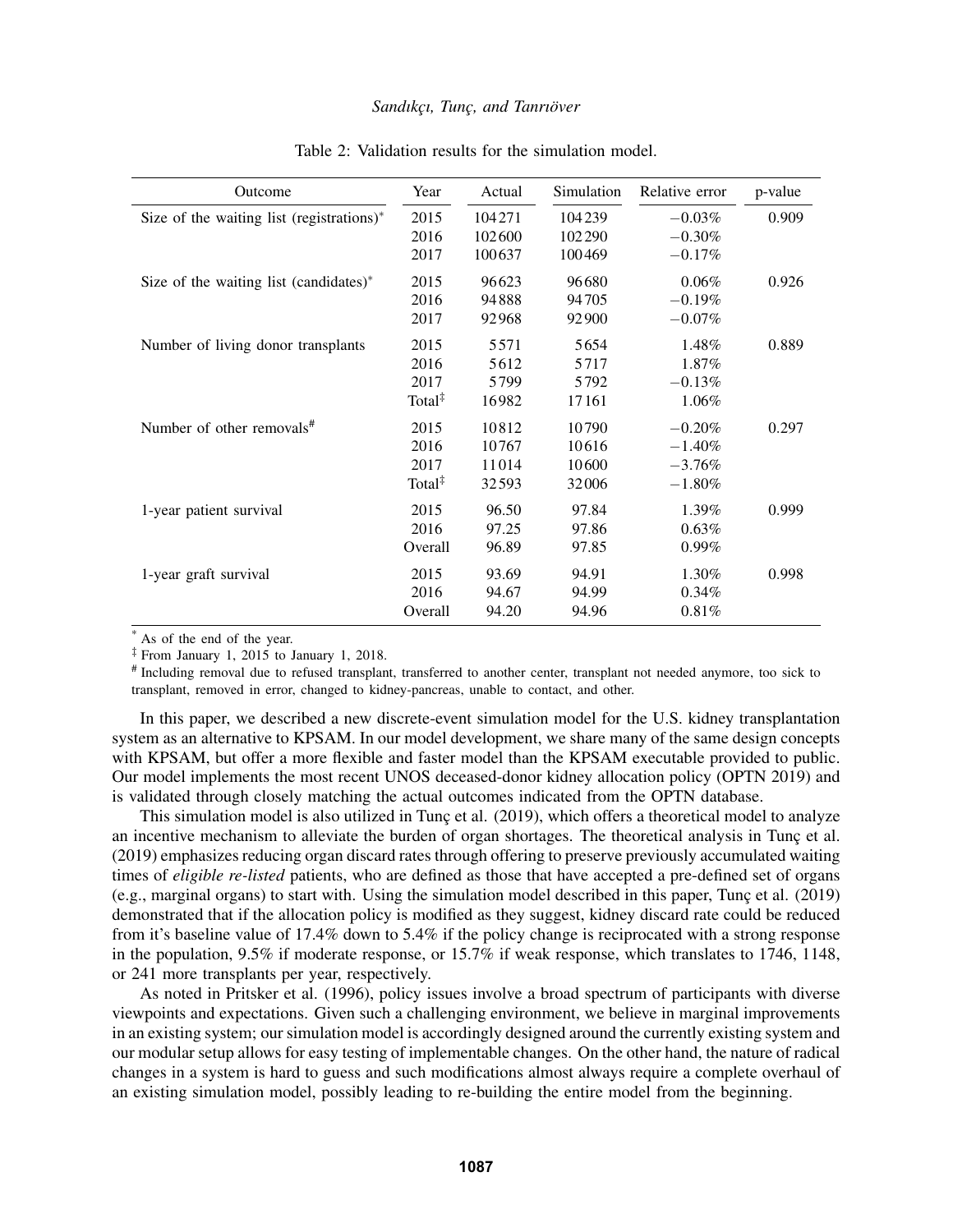| Grouped by  | <b>Type</b>                                                   | Actual                               | Simulation                            | Relative error                                       | p-value |
|-------------|---------------------------------------------------------------|--------------------------------------|---------------------------------------|------------------------------------------------------|---------|
| Year        | 2015<br>2016<br>2017                                          | 10604<br>11659<br>12168              | 10224<br>11775<br>12234               | $-3.58\%$<br>$0.99\%$<br>0.54%                       | 0.267   |
| Blood type  | O<br>A<br>B<br>AB                                             | 15769<br>12182<br>4628<br>1852       | 15596<br>12034<br>4688<br>1916        | $-1.10\%$<br>$-1.22%$<br>1.30%<br>3.45%              | 0.429   |
| Age         | $18 - 34$<br>$35 - 49$<br>$50 - 64$<br>$65 - 74$<br>$\geq$ 75 | 3976<br>9531<br>14001<br>6318<br>605 | 4133<br>10483<br>13647<br>5497<br>472 | 3.96%<br>9.99%<br>$-2.53%$<br>$-12.99%$<br>$-21.93%$ | < 0.01  |
| Race        | White<br><b>Black</b><br>Hispanic<br>Other                    | 12460<br>12238<br>6459<br>3274       | 12582<br>12576<br>6035<br>3040        | 0.98%<br>2.76%<br>$-6.57\%$<br>$-7.14%$              | < 0.01  |
| <b>KDPI</b> | $\leq 20\%$<br>$21 - 34\%$<br>$35 - 85\%$<br>$>85\%$          | 6832<br>5236<br>19557<br>2806        | 6793<br>5059<br>19444<br>2938         | $-0.57\%$<br>$-3.38%$<br>$-0.58\%$<br>4.69%          | 0.115   |

Table 3: Number of deceased donor kidney transplant in adult candidates.

<span id="page-9-0"></span>Table 4: Number of pre-transplant deaths among adult candidates.

| Grouped by | <b>Type</b>               | Actual | Simulation | Relative error | p-value |
|------------|---------------------------|--------|------------|----------------|---------|
| Year       | 2015                      | 4626   | 4635       | 0.20%          | 0.852   |
|            | 2016                      | 4475   | 4406       | $-1.55\%$      |         |
|            | 2017                      | 3895   | 3834       | $-1.58\%$      |         |
| Age        | $18 - 34$                 | 417    | 454        | 8.92%          | 0.349   |
|            | $35 - 49$                 | 2177   | 2059       | $-5.44\%$      |         |
|            | $50 - 64$                 | 6179   | 6143       | $-0.59%$       |         |
|            | $65 - 74$                 | 3785   | 3781       | $-0.11%$       |         |
|            | $\geq$ 75                 | 438    | 438        | 0.11%          |         |
| Race       | White                     | 5371   | 5328       | $-0.80\%$      | 0.957   |
|            | <b>Black</b>              | 4266   | 4188       | $-1.82%$       |         |
|            | Hispanic                  | 2150   | 2151       | $0.03\%$       |         |
|            | Other                     | 1209   | 1208       | $-0.12\%$      |         |
| Diagnosis  | Diabetes                  | 6428   | 6261       | $-2.60\%$      | 0.546   |
|            | Polycystic kidney disease | 443    | 472        | 6.64%          |         |
|            | Hypertension              | 2564   | 2594       | 1.17%          |         |
|            | Glomerular diseases       | 1343   | 1360       | 1.27%          |         |
|            | Other                     | 2218   | 2187       | $-1.39\%$      |         |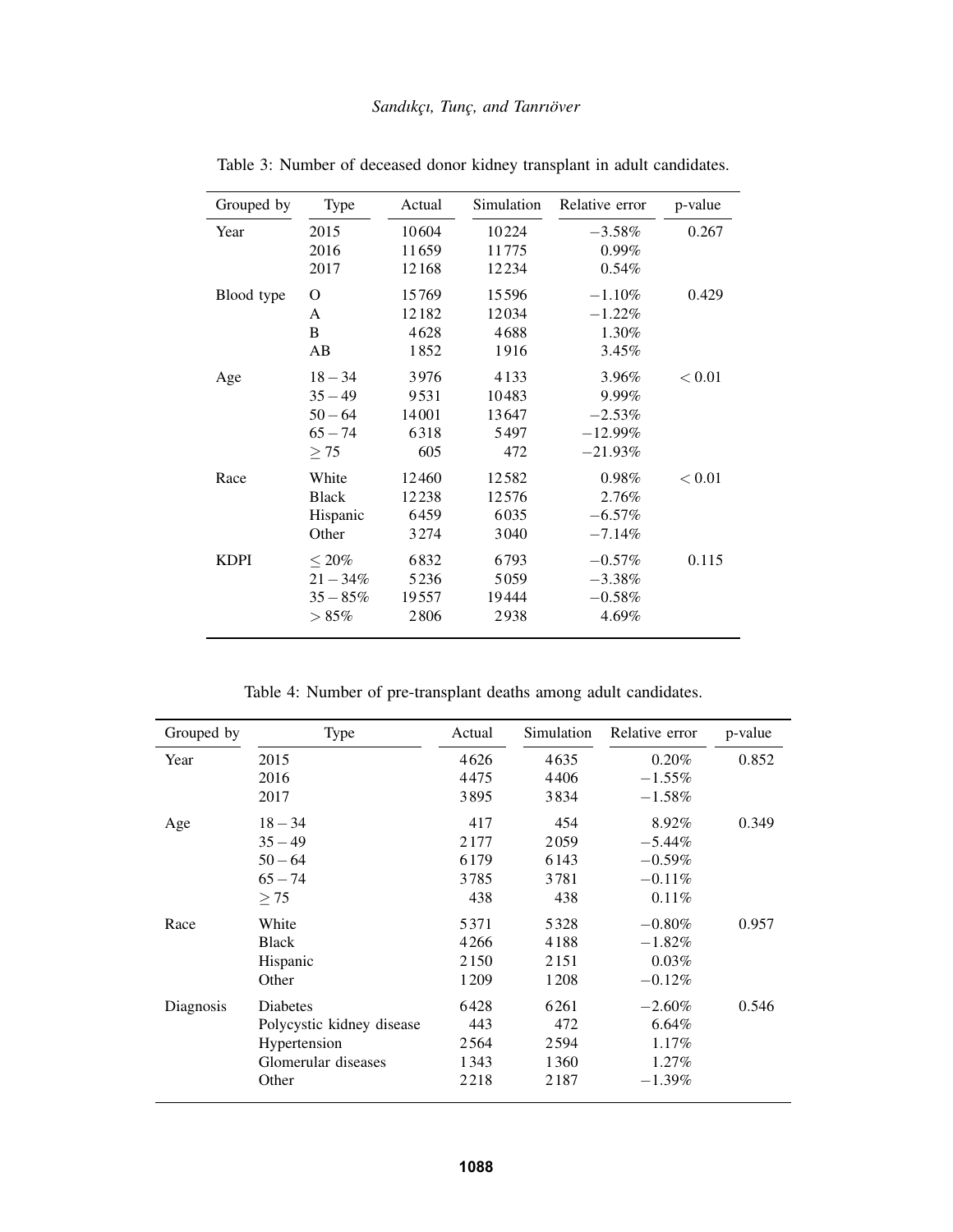Our framework shares several of the limitations stated for KPSAM. First, while relying on historical data is a major strength of our approach in terms of accurate modeling of arrivals to the system, it also raises concerns about the validity of the statistical predictions used within the simulation that rely on such data (e.g., the logistic regression model for offer acceptance behavior, the survival model for predicting how long an actual transplant recipient would have lived had he/she not received the transplant). Second, the actual time lapse between subsequent offers of an available organ and the associated deterioration of organ quality is currently modeled through allowing the organ to be offered a fixed number of times regardless of its characteristics. Third, our current implementation does not consider double kidney allocation or allocation of kidneys to patients simultaneously listed for other organs. Finally, we acknowledge that there might be slight variations in practice across how OPOs and/or transplant centers implement ambiguous aspects of the allocation policy. Our model is unable to capture such variations observed in practice.

## ACKNOWLEDGMENTS

Sandıkcı acknowledges the financial support from the University of Chicago Booth School of Business and the Becker-Friedman Institute Health Economics Initiative at the University of Chicago. Tanrıöver is partly supported by the University of Texas Southwestern O'Brien Kidney Research Core Center grant NIH-P30DK079328. This research used resources from the University of Chicago Research Computing Center. This work was supported in part by Health Resources and Services Administration contract 234- 2005-370011C. The content is the responsibility of the authors alone and does not necessarily reflect the views or policies of the Department of Health and Human Services, nor does mention of trade names, commercial products, or organizations imply endorsement by the U.S. Government.

### REFERENCES

- <span id="page-10-0"></span>Baldwin, L. P., T. Eldabi, R. J. Paul, and A. K. Burroughs. 2000. "Using Simulation for the Economic Evaluation of Liver Transplantation". In *Proceedings of the 2000 Winter Simulation Conference*, edited by J. A. Joines, R. R. Barton, K. Kang, and P. A. Fishwick, 1963–1970. Piscataway, New Jersey: Institute of Electrical and Electronics Engineers, Inc.
- <span id="page-10-7"></span>Crowe, S., C. Vasilakis, S. Gallivan, C. Bull, and M. Fenton. 2015. "Informing the Management of Pediatric Heart Transplant Waiting Lists: Complementary Use of Simulation and Analytical Modeling". In *Proceedings of the 2015 Winter Simulation Conference*, edited by L. Yilmaz, W. K. V. Chan, I. Moon, T. M. K. Roeder, C. Macal, and M. D. Rossetti, 1654–1665. Piscataway, New Jersey: Institute of Electrical and Electronics Engineers, Inc.
- <span id="page-10-3"></span>Davis, A., S. Mehrotra, J. Friedewald, and D. Ladner. 2013. "Characteristics of a Simulation Model of the National Kidney Transplantation System". In *Proceedings of the 2013 Winter Simulation Conference*, edited by R. Pasupathy, S.-H. Kim, A. Tolk, R. Hill, and M. Kuhl, 2320–2329. Piscataway, New Jersey: Institute of Electrical and Electronics Engineers, Inc.
- <span id="page-10-4"></span>Davis, A. E., S. Mehrotra, J. J. Friedewald, and D. P. Ladner. 2014. "Modeling of the US National Kidney Transplantation System as a Queueing Network and Discrete Event Simulation". Technical report. Technical report. Available at [http://users.iems.northwestern.edu/ mehrotra/TechnicalReports/KSIM2.pdf,](http://users.iems.northwestern.edu/~mehrotra/TechnicalReports/KSIM2.pdf) accessed 10<sup>th</sup> June 2019.
- <span id="page-10-8"></span>Final Rule 1998. "Organ Procurement and Transplantation Network, 63 Federal Register 16296 (April 2, 1998) and 64 Federal Register 56659 (October 20, 1999), (codified at 42 CFR 121)".
- <span id="page-10-2"></span>Goldsman, D., J. O. Henriksen, P. L'Ecuyer, B. L. Nelson, D. H. Withers, and N. Tanık Argon. 2007. "Fortieth Anniversary Special Panel: Landmark Papers". In *Proceedings of the 2007 Winter Simulation Conference*, edited by S. G. Henderson, B. Biller, M.-H. Hsieh, J. Shortle, J. D. Tew, and R. R. Barton, 2–13. Piscataway, New Jersey: Institute of Electrical and Electronics Engineers, Inc.
- <span id="page-10-1"></span>Harper, A. M., S. E. Taranto, E. B. Edwards, and O. P. Daily. 2000. "An Update on a Successful Simulation Project: The UNOS Liver Allocation Model". In *Proceedings of the 2000 Winter Simulation Conference*, edited by J. A. Joines, R. R. Barton, K. Kang, and P. A. Fishwick, 1955–1962. Piscataway, New Jersey: Institute of Electrical and Electronics Engineers, Inc.
- <span id="page-10-5"></span>Harvey, C., and J. R. Thompson. 2016. "Exploring Advantages in the Waiting List for Organ Donations". In *Proceedings of the 2016 Winter Simulation Conference*, edited by T. M. K. Roeder, P. I. Frazier, R. Szechtman, E. Zhou, T. Huschka, and S. E. Chick, 2006–2017. Piscataway, New Jersey: Institute of Electrical and Electronics Engineers, Inc.
- <span id="page-10-6"></span>Iyer, A. K., G. L. Zenarosa, A. J. Schaefer, C.-C. H. Chang, C. L. Bryce, and M. S. Roberts. 2011. "A Biologically Based Discrete-Event Simulation Model of Liver Transplantation in the United States for Pediatric and Adult Patients". In *Proceedings of the 2011 Winter Simulation Conference*, edited by S. Jain, R. R. Creasey, J. Himmelspach, K. P. White, and M. Fu, 1275–1282. Piscataway, New Jersey: Institute of Electrical and Electronics Engineers, Inc.